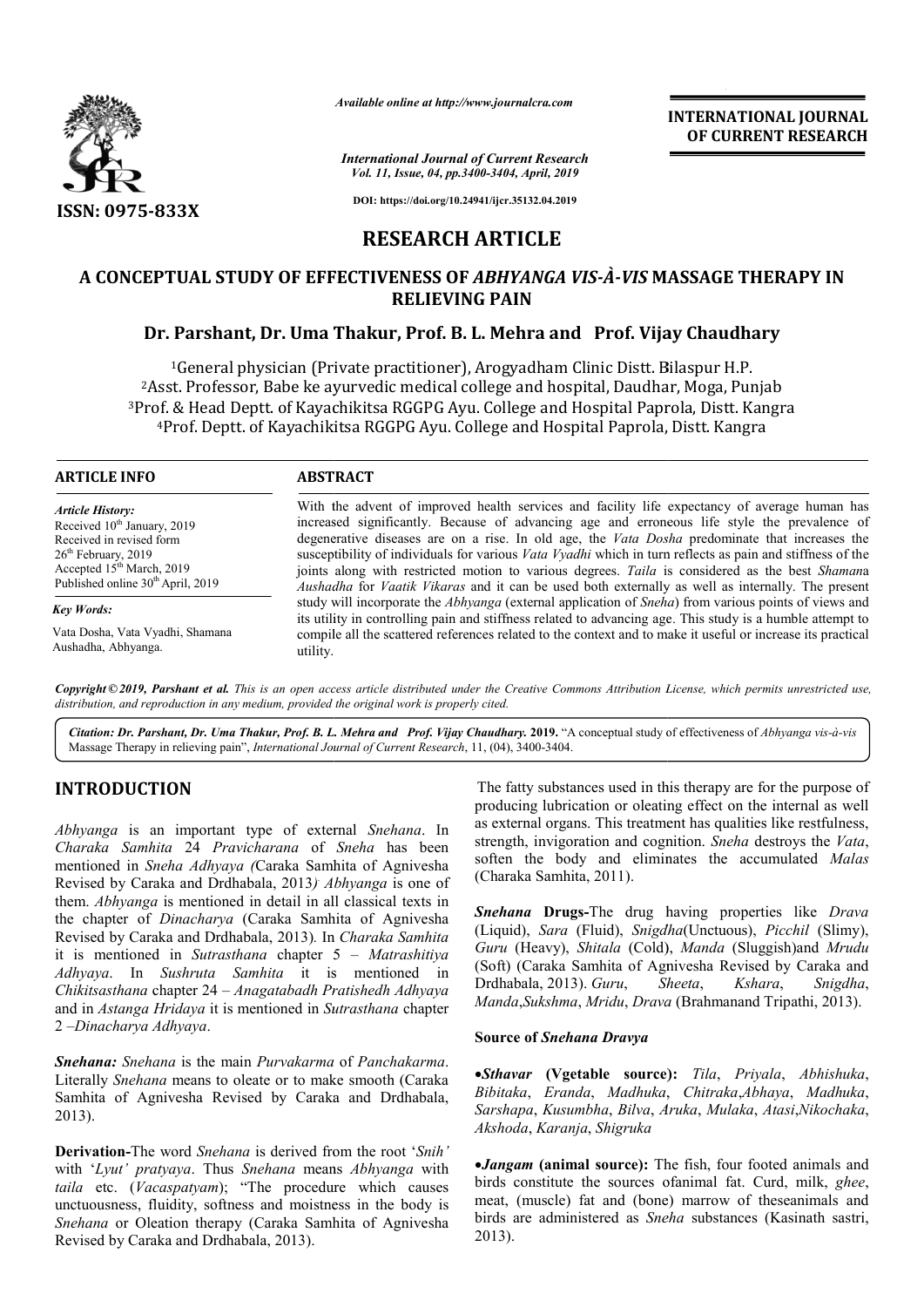**General Indication of** *Snehana***-** *Snehana* (oleation) therapy in general is prescribed for those who are to be given *Swedana* (fomentation) or elimination therapy, those who have roughness in the skin, those suffering from diseases due to the vitiation of *Vata*; those who indulge in physical exercise, wine and women, and those who suffer from mental strain (Kasinath sastri, 2013).

## **Contraindication of** *Snehana* **Therapy**

- Who are eligible for *Rukshana* therapy, in whom *Kapha* and *Meda* are aggravated and the aggravated condition of *Kapha* reflects itself in the form of mucus secretion from the mouth and anus.
- Whose *Agni* is continuously weak and suffering from thirst and fainting (*Murccha*)
- The pregnant women.
- Those whose palate gets dried up and persons having aversion to food. (*Annadvesha*).
- Persons having Vomiting, *Udarroga*, *Amadosha* or *Garavisha* or *Madaroga* etc.
- Persons who are very weak or tired and who hate *Sneha*.
- *Snehana* should not be done when *Nasya* or *Basti* therapy is being done (Gorakha Nath Chaturvedi, 2013).

#### **Types of** *Snehana*

### **The** *Snehana* **is classified mainly in two types.**

- **Internal** *Snehana***–** It is administered prior to *Sodhana*  therapy as a *Purvakarma* or independently as a *Shamana* therapy.
- **External** *Snehana***–**The types of external *Snehana* has not been mentioned in *Sneha*-*Adhyaya,* but the scattered references are available especially in the *Dinacharya Adhyaya*.

*Abhyanga: Abhyanga* is a very important type of external *Snehana*. The word *Abhyanga* derived from the "*Ang*" *Dhatu*, Which is used for the meaning of motion and "*Abhi*" *Upasarga* in it. Its literary meaning is to produce some motion.

**Importance:** A person should resort to *Abhyanga* every day if he wants to keep himself healthy. In classics, *Abhyanga* has been mentioned as the part of *Dinacharya* i.e. daily routine (Gorakha Nath Chaturvedi, 2013). The importance of *Abhyanga* has been shown by the way of different metaphoric illustrations. As a pitcher or a dry leather an axis of a wheel become strong and resistant to wear and tear by the application of oil. Similarly by the *Abhyanga* of oil, human body becomes strong and smooth skinned, it becomes unsusceptible to the disease of *Vata* and resistant to exhaustions and exertions (Gorakha Nath Chaturvedi, 2013). *Vayu* is dominant in *Sparsha Indriya* and skin is the place of *Sparsha Indirya*. So *Abhyanga* is beneficial for the skin and also for *Sparshan Indriya* so a person should perform *Abhyanga* daily (Dr. Gorakha Nath Chaturvedi, 2013). The body is compared to the tree. If the root of tree is given water regularly, it nourishes whole the tree and it lives for a long time. Similarly, on the above analogy, if the body of an individual is oleated properly through *Abhyanga*, it nourishes all the *Dhatus*. The person lives for a long time without any decay or disease (Kaviraja Ambikadutta Shastri, 2012).

**Purpose of Abhyanga Therapy:** *Abhyanga* can be done to a person for two different purposes.

- It can be done regularly to a person for the prevention of several diseases and for the maintenance as well as promotion of positive health.
- It can also be done as a special therapy for a limited period. This special massage therapy is generally carried out for the purposes of- Rejuvenating the body to prevent and arrest the ageing process.- Curing several obstinate and otherwise incurable diseases.

Apart from the above mentioned purposes, *Abhyanga* therapy along with *Svedana*. Fomentation is also given before administering several categories of purification of body-*Shodhana Chikitsa* like *Vamana*,*Virechana*, *Basti* and *Nasya*.

**Contraindication:** *Abhyanga* is the best in both the conditions i.e. Health and Disease except few exceptions, which are as follow.

- Patients suffering by *Kaphaja* or *Kapha* dominant diseases.
- Those who have been given *Vamana* or *Virechana*.
- Persons suffering from Indigestion.
- Persons having *Amadosha*, *Taruna Jvara*.
- Those who have been given *Niruha Basti*.
- In the diseases caused by excessive nutrition.

The *Abhyanga* in above conditions, if done, it causes Agnimandya and increases those diseases.<sup>15</sup>

**Method of** *Abhyanga: Abhyanga* should be done with luke warm medicated oil or ghee, prepared with *Doshaghna* and aromatic drugs suitable to the *Ritu*, *Desha*, *Satmya Prakriti*, *Roga*, *Dosha* etc (Kaviraja Ambikadutta Shastri, 2012). It should be applied slowly, gently and in the direction of hair. *Abhyanga* should be specially. done on head, legs and ear daily (Brahmanand Tripathi, 2013). For the *Abhyanga* on head, cold or lukewarm oil should be used, because head is the place of all senses and it is considered as the most vital part, hence it should be protected fromheat. For *Abhyanga*, in cold season warm oil should be used and in hotseason cold oil may be used. *Abhyanga* should be done in the direction of hairs. It should be done in round pattern on joints.

#### **Benefits of** *Abhyanga (Gorakha Nath Chaturvedi, 2013)*

- *Jarahara***:** It prevents and corrects ageing process. The *Abhyanga* nourishes the *Dhatus* and increases their strength.
- *Sramahara***:** It helps a person to overcome fatigue due to hard work.
- *Vatahara***:** It corrects and prevents disorders caused by affliction of *Vata*. *Abhyanga* helps in the promotion and regulation of the proper function of *Vata*.
- *Drishti Prasada Kara***:** It promotes eyesight. The diseases of the eye like *Timira* and other diseases, which are caused due to aging could be prevented and cured by *Abhyanga*.
- *Pustikara***:** It helps in nourishment of the body. It nourishes all the *Dhatus* of the body.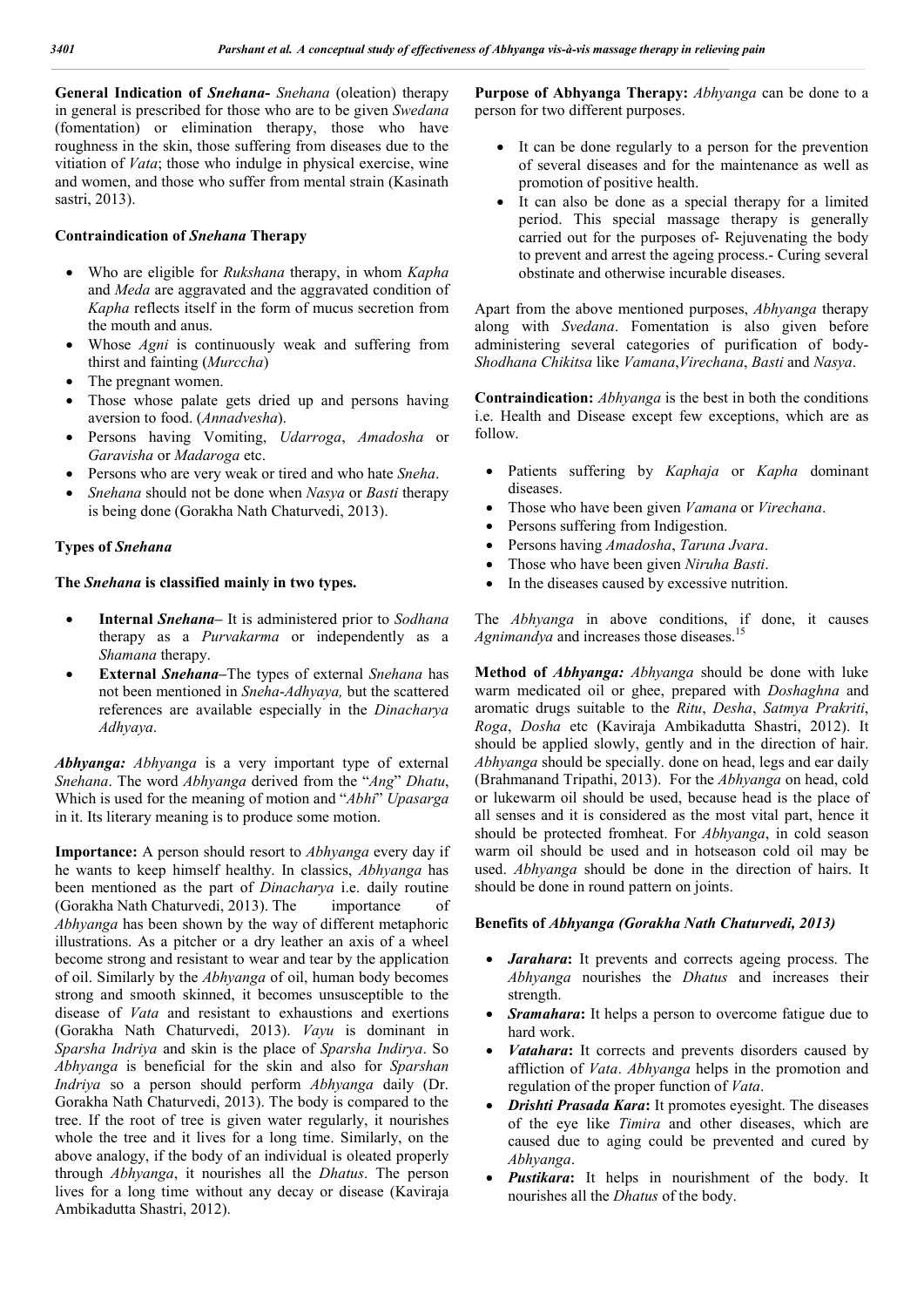- *Ayushyakara***:** It promotes longevity of an individual. The functions of the vital organs and tissues are improved and life span is promoted through *Abhyanga*.
- *Svapanakara***:** It helps the individual to get sleep. The *Abhyanga* is very useful to overcome sleeplessness and other mental ailments.
- *Tvak Dardhyakara***:** It promotes sturdiness of an individual. *Abhyanga* provides a passive form of exercise even for those who cannot perform active physical exercise because of debility and old age. Even for abnormal healthy person, *Abhyanga* provides sturdiness of the body, which keeps him healthy and happy.
- *Klesha Sahatva***:** By the sturdiness due to *Abhyanga*, body becomes capable to tolerate the stress and strains of life.
- *Abhighat Sahatva***:** In the persons who always use *Abhyanga* therapy, trauma cannot cause as much trouble as in other individual.
- *KaphaVata Nirodhan***:** According to *AcharyaSushruta*, *Abhyanga* prevents both *Vata* and *Kapha*.
- *Varna***,** *Bala Prada***:** *Abhyanga* improves the colour of the skin and gives strength to a person. Special benefits are mentioned of *Abhyanga* which is done over the head and feet in *Charaka Samhita*.

*Nityamsnehard Shirasashirashoolanajayetee Na Khalityam Na Palityam Na Kesha Prapatanti cha,Balam Shirakapalanam Visheshenabhirvadhte,Dridhmoola Dirga Krishnakesha Bhavanti cha, Indiyani praseedanti sutwagbhavti chanan, Nidralabha Sukham cha syanmurdhitailanishevanath* ।।

(Ch. Su. 5/81-83)

**Benefits of** *Shiro***-***abhyanga* **–** It is good for headache. It prevents baldness, whiteness and falling of hairs. It provides strength to the skull. It makes strong the root at hairs. It nourishes hairs and *Indriyas* (senses). The skin of the face becomes beautiful. It causes good sleep and happiness (Gorakha Nath Chaturvedi, 2013).

**Benefits of** *Pada***-***abhyanga*– It is good in dryness, roughness, stiffness, numbness of the legs. It makes the legs soft, strong and stable. Itpromotes eyesight. It controls *Vata* and is good for *Gridhrasi*. It prevents cracks over the legs and *Sankocha* of *Shira* and *Snayu (*Kasinath sastri, 2013*)*.

**Effect of Abhyanga on** *Dhatu*- *Dalhana*, the Commentator of *Sushruta Samhita* has described the effect of *Abhyanga* on *Dhatus*. The oil used in *Abhyanga* reaches to the Rootof Hair if it is performed up to 300 *Matras* (65 sec). It reaches in the Skin in400 *Matras* (133 sec.), in the *Rakta* in 500 *Matras* (160 sec.), reaches in *Mamsa* in 600 *Matras* (190 sec.), in *Meda* in 700 *Matras* (228 sec.), in the *Asthi* in 800 *Matras* (240 sec) and it reaches to the *Majja* if *Abhyanga* is performed upto 900 *Matras*. (app. 285 sec.). Thus, *Abhyanga* should be applied atleast 5 minutes in each position if one wants to get its effect on the deeper tissues like *Majja (*Kaviraja Ambikadutta Shastri, 2012*)*.

**Mode of Action of** *Abhyanga:* Commentator *Dalhana* has explained in detail about the absorption of *Sneha* used in *Abhyanga* procedure. According to this, the oil used in *Abhyanga* can reaches up to the different *Dhatus* if it is applied for thesufficient time.

Hence it is clear that the drug used in the *Abhyanga* gets absorbed by the skin. *Dalhana* also mentions that when *Snehana* drug reaches to the particular *Dhatu*, it subsides or cures the diseases of that particular *Dhatu*. *Acharya Sushruta* has mentioned that *Sneha* used in*Avagahana*, through *Shiramukha* (Opening of the veins), *Romakupa* (root of the hairs) and *Dhamani* (Arteries) nourishes the body and thus provides strength (Kaviraja Ambikadutta Shastri, 2012). Same thing we can understand for *Abhyanga* also which is a type of external *Snehana* only. Thus, *Sneha* (oil) used for *Snehana* (Oleation) enters in the body through *Romakupa*, *Shiramukha* and *Dhamani* and nourishes body. *Charaka Samhita* has described that *Vayu* dominates in the *Sparshanendriya* i.e. tactile sensory organ and this sensory organ is lodgedin the skin. The *Abhyanga* is exceedingly beneficial to the skin, so one should practice it regularly (Gorakha Nath Chaturvedi, 2013).

- *Sparshanendriya* is present in all over the body and so it is present in the *Adhisthana* of other *Indriyas* also. Other *Indriyas* are dependent on *sparsanendriya* for their *Vishayagrahana*. *Kharatva*, *Dravatva*, *Chalatva*, *Ushnata* and *Apratighat* are the specific*Lakshanas* of *Prithivi*, *Jala*, *Vayu*, *Agni* and *AakashMahabhut* respectively.These all are the subject of *Sparsanendriya* only (Kasinath sastri, 2013).
- *Abhyanga* directly benefits to *Sparshanendriya* and so benefits all the *Indriyas*. *Indriyas* are in close contact of mind hence if *Indriyas* remain healthy, mind automatically remains healthy. Thus *Abhyanga* keeps body and mind healthy.
- The drugs used in *Abhyanga* have the *Sneha* property. It hasproperties opposite to the properties of *Vata*. The mode of action of *Abhyanga* can be understand by the properties of *Snehana* drugs in the following way.
- *Snigdha Guna* **–** This is the main property of *Snehana* drug. *Snigdha Guna* acts through its *Vatahara*, *Kaphakara* and *Vrshya* properties. It performs the action like *Snehana*, *Kledana* and *Vishyandana* at cellular level of the body.
- *Guru Guna* **–** It increases the *Kapha* and strength of the body. *Hemadri* has said it nutritious for the body. According to *Bhavaprakash*, *Guru Guna* has properties like *Vatahara*, *Kaphakara* and *Pustikara*. Due tothese properties it alleviates the morbid *Vata*, increases the *Kapha* and nourishes the body.
- *Sheeta Guna* **–** It keeps the mind healthy by increasing pleasure and enthusiasm. It prevents fainting, decrease the perspiration. It stabilizes the muscles and organs.
- *Mrudu Guna* **–** *Mrudu* means soft. This is the opposite attribute of *Kathina* i.e. hard. By this property *Abhyanga* reduces the stiffness.
- *Drava Guna* **–** *Drava* means liquid, which causes humidity. By this *Guna Snehana* drug propagates swiftly all over the body. It liquefies the *Doshas* and mobilizes them by increasing their flowing capacity.
- *Picchil Guna***–** *Picchil* means slimy. It causes longevity, increases body strength and maintains the structure at molecular level. It increases *Kapha* and produces heaviness.
- *Sara Guna* **–** The common meaning of *Sara* is to slip or mobility. It mobilizes the *Doshas* and *Malas* i.e. waste products by this property.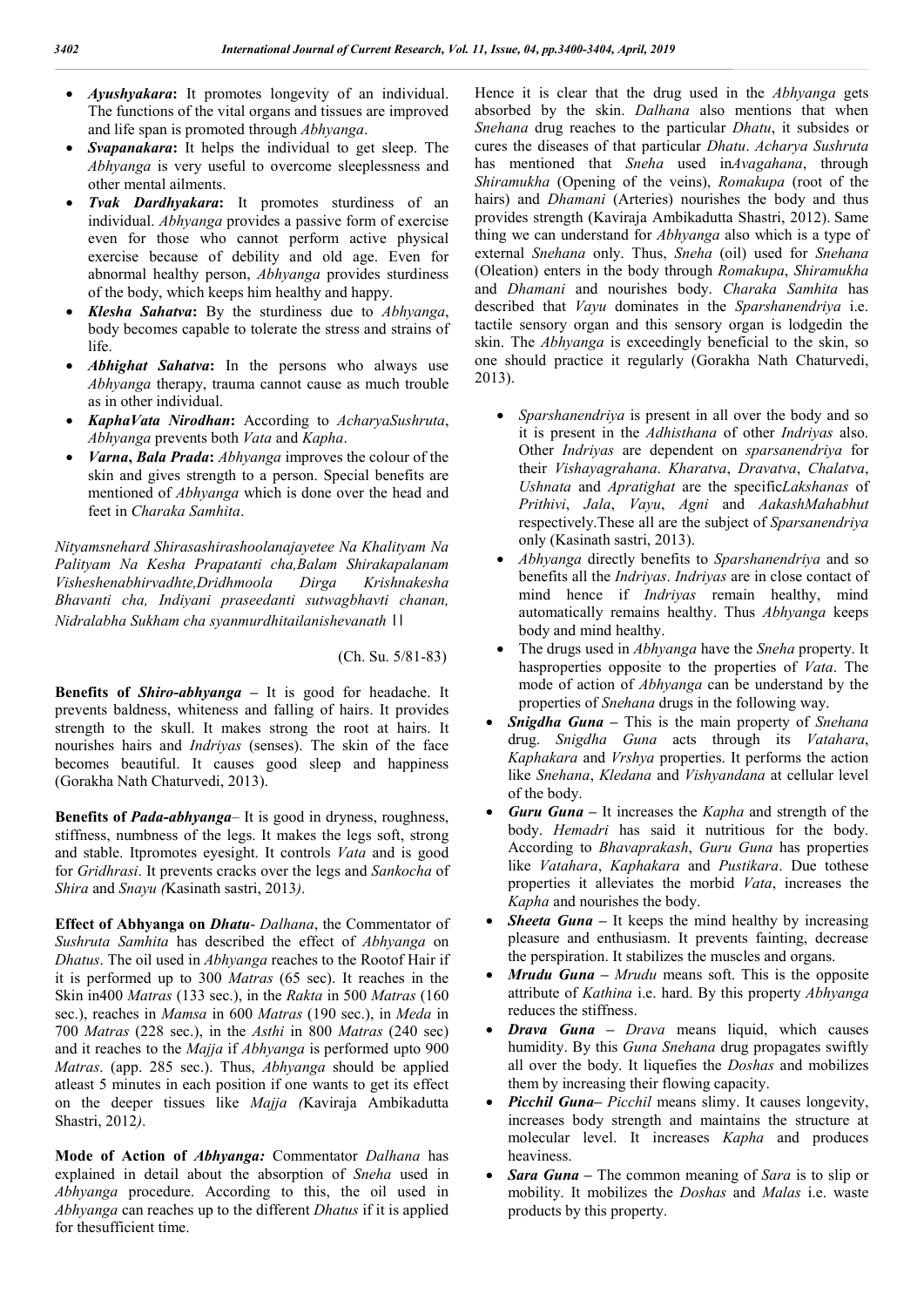- *Manda Guna* **–** It is indicative of sluggishness. The *Snehana* drug diffuses slowly by this *Guna* and it remains in the contact of *Doshas*, *Dhatus* and *Malas* for long time.
- *Sukshma Guna Sukshma* means subtle and it helps the drug to enter in the fine channels.
- In this way *Abhyanga* acts through the above properties of *Sneha* as all the properties are opposite to the *Vata*. *Abhyanga* is considered useful treatment in the diseases occurred by provocated *Vata*.

*Guru Sheeta Sara Snighdha Mandha Sukhsham Mridu Dravam, AushadhamS nehanamprayoviprita Virukshanam*

## *(A.H.Su.*16/1)

**MASSAGE:** Massage is one of the oldest simplest forms of therapy and is a system of stroking, pressing and kneading different areas of the body to relieve pain, relax, stimulates and tones the body. Massage does much more than create a pleasant sensation on the skin. It also works on the soft tissues (the muscles, tendons and ligaments) to improve muscle tone. Although it largely affects those muscles just under the skin, its benefits may also reach the deeper layers of muscle and possibly even the organs themselves. Massage also stimulates blood circulation and assists the lymphatic system, improving the elimination of waste throughout the body. By touch, which is a sense of love and warmness. Massage has it semotional aspect also. It provides comfort, consolment and feeling of security to the patients.

**Techniques:** There are a variety of different strokes that can be used for massage, ranging from the most delicate touch with the fingertips to focused deep tissue work. Various strokes like gliding, kneading, draining, pulling, wringing, friction, percussive, hacking, cupping, pinching etc. may be used according to need and area on which massage is to be done.

**Indications:** Massage can be used either to soothe and relax or to stimulate and revitalize. It is particularly effective for any stress related disorders such as tension, anxiety, headaches, muscle pain, sleeplessness, depression and digestive disorders and its gentle healing properties are effective on ailments ranging from babies colic to the painful arthritis of the elderly.

**Contraindications:** In general, Massage is an extremely safe form of therapy however there are some situations where Massage should be avoided. These include areas of local infection, bruising, eczema, high temperature or fever, full stomach, heart disorders, menstruation, pregnancy, nausea, open cuts or sores, swelling or inflammation etc.

**Effects of Massage:** Regular massage can have the effect of strengthening and toning the entire body mechanism, and so help to prevent unnecessary strains and injuries that might otherwise occur due to excess tension and any resulting structural weaknesses. Massage can stimulate or calm the nervous system. Depending upon what is required by the individual and thus help reduce fatigue, leaving the receiver with a feeling of replenished energy. At the best Massage has the potential to restore the individual physically, mentally and spiritually. The power of massage is largely due to the positive effect it has on the entire body mechanism, improving the body's general resistance to disease, producing a feeling of well being and encouraging the body's innate ability to heal itself.

### **Benefits of Massage**

- Relaxing
- Soothing
- Healing
- Reassuring
- Eases tension, stiffness and pain
- Improves breathing
- Improves circulation
- Enhances well-being

#### **Mode of Action**

The oil used for Massage may get absorbed through the skin and shows effect. According to modern medical science, absorption through the skin can be enhanced by suspending the drug in an oily vehicle and rubbing the resulting preparation into the skin.<sup>25</sup> Thus it can be said that the drug used for Massage is absorbed through the skin. The effect of *Abhyanga* can assume in two way i.e. physical manipulations and the effect of medicated oil. Physical manipulation in the form of Massage increases the circulation of blood and plasma. It can stimulate and strengthen the lymphatic system and remove internal waste products. Muscles and deep connective tissues get relaxation. The strokes used in massage have effect like,

- Increase in flow of circulation local to the area treated.
- Reduction of tone in muscles, which are in a state of excess tension.
- Stretching of tight fascia and restoration of mobility of soft tissues.
- Relief in pain is obtained by releasing acute and chronic tension in muscles and by affecting pressure and touch nerve endings.
- Where there is chronic edema, the fibrin within the fluid can be stretched, so facilitating drainage of the fluid in to lymph vessels.

## **REFERENCES**

- Ayurveda Tattva Sandipika by Kaviraja Ambikadutta Shastri, 2012. Susrutasamhita of Maharsi Susruta edited Chaukhambha Sanskrit Sansthan, Part I (Reprint) Sutrasthana chapter 24/32pg no. 133
- Ayurveda Tattva Sandipika by Kaviraja Ambikadutta Shastri, 2012. Susrutasamhita of Maharsi Susruta edited by Chaukhambha Sanskrit Sansthan, Part I Chikitsasthana chapter 24/34 pg no. 133
- Ayurveda Tattva Sandipika by Kaviraja Ambikadutta Shastri, Chaukhambha Sanskrit Sansthan, 2012. Susrutasamhita of Maharsi Susruta edited by Part I (Reprint) Chikitsasthana chapter 24/30-Dhalhana pg no. 133
- Ayurveda Tattva Sandipika by Kaviraja Ambikadutta Shastri, Chaukhambha Sanskrit Sansthan, 2012. Susrutasamhita of Maharsi Susruta edited by Part I (Reprint) Chikitsasthana chapter 24/33 pg no. 133
- Dr. Brahmanand Tripathi, 2013. Astanga Hrdayam of Srimadvagbhata edited with 'Nirmala' Hindi commentary by Chaukhamba Sanskrit Pratishthan (Reprint year 2013) Sutrasthana chapter 2/8 pg no.29
- Dr. Brahmanand Tripathi, Chaukhamba Sanskrit Pratishthan 2013. Astanga Hrdayam of Srimadvagbhata edited with 'Nirmala' Hindi commentary by (Reprint year 2013) Sutrasthana chapter 2/8 pg no.30